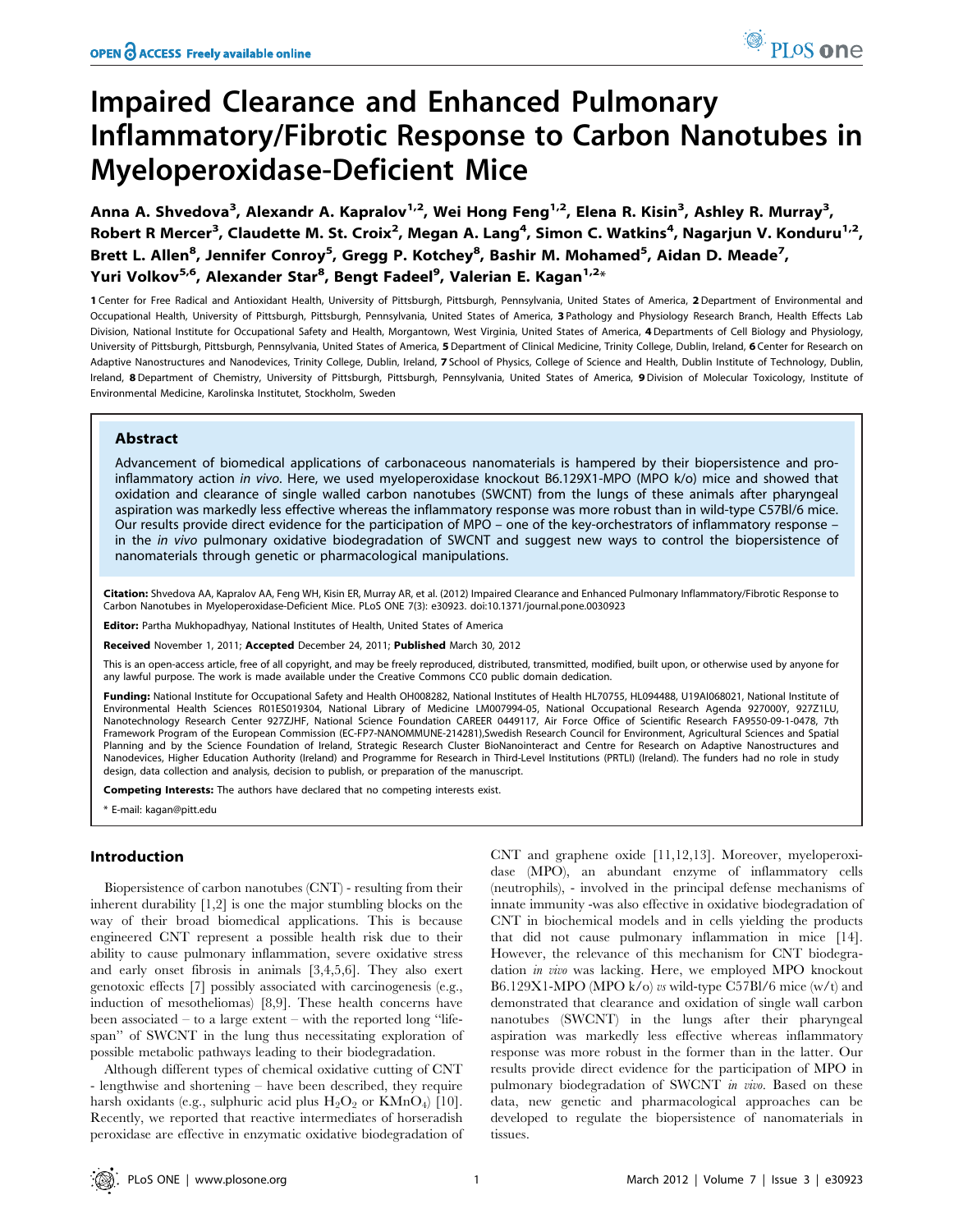#### Results and Discussion

# Pulmonary inflammatory responses in w/t and MPO k/o mice exposed to SWCNT

Upon pharyngeal aspiration, SWCNT elicited typical inflammatory responses in w/t and MPO k/o mice documented by increased production of pro-inflammatory cytokines (TNF-a, IL-6 and MCP-1) 1 day after the exposure (Fig. 1a, b, c). BAL cytology indicated a robust and early (day 1) accumulation of neutrophils slightly weaker in MPO k/o mice vs w/t animals (Fig. 1d), followed by a sequential appearance of macrophages in both groups of animals (with a peak at day 7) (data not shown) [4]. At day 28 post exposure, the amounts of PMN in BAL fluid from exposed MPO k/o mice and w/t mice are not different from those in the respective control groups of animals (Fig. 1d). In BAL, phagocytized SWCNT were detected inside PMNs and macrophages (Fig. 1e). Because of the enrichment of PMNs with MPO, we compared the SWCNT content in these cells. An  $\sim$ 10 times greater number of PMNs from MPO k/o mice had SWCNT inclusions than those from w/t animals (Fig. 1f), in agreement with the lack of MPO-driven biodegradation in MPO k/o mice.

Assessments of fibrosis by measurements of collagen deposition on day 28 post-exposure revealed its significantly higher amounts in the lungs of MPO k/o mice compared to w/t animals (Fig. 2a). A stronger fibrogenic response in k/o vs w/t mice was also evident from quantitative morphometry of the thickness of fibrous collagen in the alveolar connective tissue (Fig. 2b). An increase of the thickness was observed already at day 1 post-exposure and progressed further by day 28 compared with air control groups. A markedly higher collagen content of the alveolar wall was detected



Figure 1. Characterization of pulmonary inflammatory responses to SWCNT in w/t and MPO k/o mice at day 1 after pharyngeal aspiration exposure. a-c. Levels of pro-inflammatory cytokines (a - TNF-a; b - IL-6; c - MCP-1) in BAL fluid of w/t and MPO k/o mice. Mean  $\pm$  SEM  $(n = 6$  mice/group). \*p<0.05, vs control PBS-exposed mice. d. Content of PMNs in BAL fluid of w/t and MPO k/o mice. Mean  $\pm$  SEM (n = 6 mice/group). \*p,0.05, vs control PBS-exposed mice. e. Typical microscopic images of inflammatory cells in BAL fluid with SWCNT inclusions (red arrows). f. Content of PMNs with engulfed SWCNT in BAL fluid of w/t and MPO k/o mice. Mean  $\pm$  SEM (n = 6 mice/group). \*p<0.05, vs w/t mice. doi:10.1371/journal.pone.0030923.g001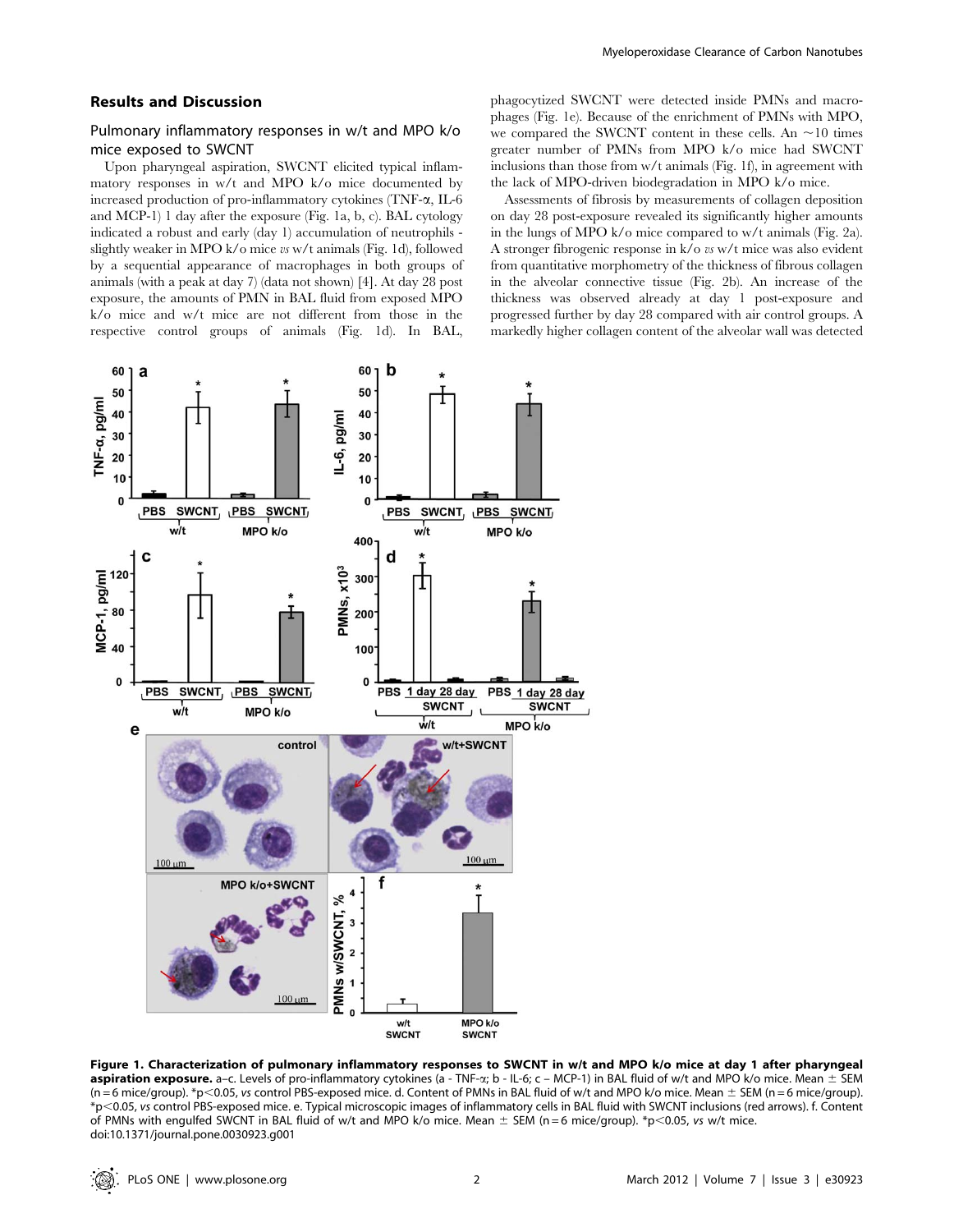

Figure 2. Changes in the content of collagen and average thickness of alveolar connective tissue in the lungs of w/t and MPO k/o mice at days 1 and 28 after pharyngeal aspiration of SWCNT. a. Accumulation of collagen in the lung of w/t or MPO k/o mice. Mean  $\pm$  SEM  $(n = 6 \text{ mice/group})$ . \*p<0.05, vs control PBS-exposed mice,  $\# p \le 0.05$ , vs w/t mice 28 days post exposure. b. Morphometric assessments of average thickness of alveolar connective tissue in the lung of w/t or MPO k/o mice. Mean  $\pm$  SEM (n = 6 mice/group). \*p<0.05, vs control PBS-exposed mice,  $# p$ <0.05, vs w/t 28 days post exposure. doi:10.1371/journal.pone.0030923.g002

in the lung of MPO-deficient mice compared to w/t animals (Fig. 2b).

# Assessment of SWCNT aggregates in the lung of w/t and MPO k/o mice

To evaluate the content of SWCNT and their aggregates we employed quantitative imaging by illuminating lung sections with the light in the spectral range of 750–840 nm selectively absorbed by SWCNT. In the images presented in Fig. 3a, the lung tissue is shown in red, the SWCNT image was inverted such that the nanotubes look bright and pseudocolored in green. The volume occupied by SWCNT at day 1 post-exposure  $(\sim 07-1.0\%$  of the total lung volume) markedly decreased by day 28 (to 0.02–0.03%). Elimination of SWCNT from the lung of w/t mice was almost 2 times more effective than in MPO k/o animals (Fig. 3b). Additionally, we employed another approach for collecting SWCNT images: we scanned unstained paraffin embedded lung sections using INCell Analyser 1000 high content screening; optically detectable SWCNT aggregates were counted in each field throughout the lung sections. The content of SWCNT aggregates in each field on day 1 post-exposure was approximately the same in both groups of mice but markedly decreased by day 28 after exposure (Fig. 3c). Assuming the content of aggregates on day 1 in both groups as 100%, the relative content of SWCNT aggregates dropped to  $\leq$ 20% in w/t samples but remained at the level of  $>60\%$  in the MPO k/o lung sections – a more than 3-fold difference.

To obtain further evidence for ''cutting'' of SWCNT by MPO, we performed TEM analysis of the lung samples after solubilization of the tissue and evaluated the size distribution of SWCNT and their aggregates (Fig. 4). On day 1 after exposure,  $\sim$  35–40% of SWCNT were represented by large aggregates of  $>0.75 \mu m$ whereas 20–25% of aggregates were  $>0.5$  µm and 35–40% had the size range from  $0.5-0.75 \mu m$  in w/t and k/o animals. This distribution had changed markedly at day 28 after exposure in favour of small aggregates. The ''cutting'' pattern was different in w/t and k/o animals: a  $\sim$  2-fold increase for aggregates  $<$  0.5 µm, mostly at the expense of the decreased amount of large aggregates, was observed in the lungs of w/t mice whereas these changes in the SWCNT size distribution were much less pronounced in MPO

k/o mice (Fig. 4b, c). This suggests that MPO was involved in the cutting of SWCNT into smaller fragments - in accord with our previous in vitro experiments [14].

# Raman spectroscopic evaluation of defects in SWCNT in the lungs of w/t and MPO k/o mice

MPO-driven biodegradation occurs via oxidative modification of SWCNT with the appearance of characteristic defects detectable by Raman spectroscopy [14]. Therefore, we utilized two different Raman spectroscopic techniques to determine whether these oxidation-associated defects could be detected in the samples of the lung from exposed mice. First, we performed Raman spectroscopy after solubilization of the lung tissue. To assess oxidative biodegradation of SWCNT, the D-band/G-band ratios were calculated, whereby an increase in the ratio indicates oxidative degradation [15,16]. Typical Raman spectra documenting the signals from non-oxidized SWCNT with a pronounced G band and a very weak D-band were recorded on day 1 postexposure resulting in low D-band/G-band ratios for both w/t and MPO k/o animals (Fig. 5a). On day 28 post-exposure, the Dband/G-band ratio remained almost unchanged for the samples from  $k$ /o animals whereas an  $\sim$ 2-fold increase was found in the lungs of w/t mice. Next, we obtained Raman maps of ten different areas that contained SWCNT within each lung tissue section. Fig. 5b shows examples of bright-field images of samples from w/t and MPO k/o mice, respectively, at day 1 post-exposure, with a red box indicating the area where the Raman maps were acquired; (5c, 1–4) shows typical Raman maps obtained based on the clusters (5c, 5–8) per pixel. These bright-field images and Raman maps were generated for every sample on days 1 and 28 after the SWCNT exposure. SWCNT degradation increased over time. Importantly, 28 days post exposure there was a significant difference  $(p = 0.0277)$  between the D-band/G-band ratios of the SWCNT indicative of a markedly higher SWCNT degradation in w/t mice than in MPO k/o animals (Fig. 5d).

While the difference in clearance of SWCNT from the lungs of w/t and MPO k/o mice was significant, it is also obvious that additional, yet to be identified, factors contribute to biodegradation and elimination of SWCNT. Indeed, SWCNT clearance occurred, although at a lower rate, in MPO k/o animals.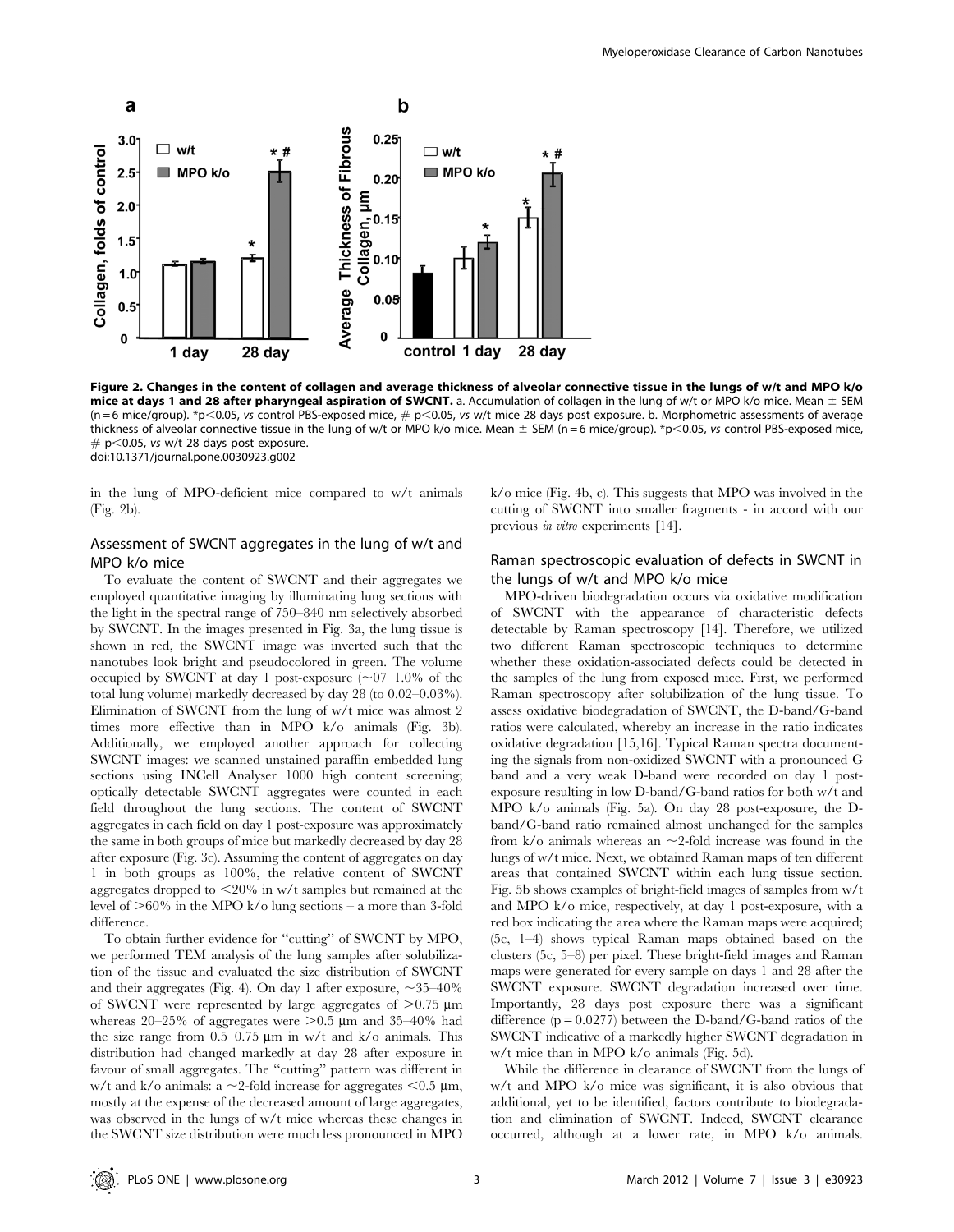

Figure 3. Assessment of the volume of SWCNT aggregates in the lung tissue sections from w/t and MPO k/o mice. a. Representative images of the lung tissue sections. Insert - higher magnifigation (2.5 $\times$  zoom) of a field illustrating the presence of SWCNT (green punctuate spots pointed by white arrows). b. Quantitation of SWCNT aggregates (SWCNT volume/total lung volume) using their specific absorbance (750–850 nm),  $*$  p<0.05, vs w/t 1 day post exposure,  $\#$  p<0.05, vs w/t 28 days post exposure. c. Assessment of SWCNT aggregates - number per microscopic field using an automated IN Cell Analyser 1000 microscope, \* p<0.05, vs w/t 1 day post exposure,  $#$  p<0.05, vs w/t 28 days post exposure. doi:10.1371/journal.pone.0030923.g003

Contribution of other heme-peroxidases to the clearance of SWCNT is quite possible. Degradation of SWCNT by MPO during the peroxidase cycle whereby the reaction with  $H_2O_2$  yields a reactive intermediate, compound I, which oxidizes chloride by a single 2-electron transfer to produce the hypochlorous acid (HOCl). Both oxidants – reactive MPO intermediates and hypochlorous acid – are involved in the oxidative degradation of nanotubes [14] due to the breakage of C-C and C-H bonds [17]. Reactive intermediates can be also generated by other hemeperoxidases such as eosinophil peroxidase, lactoperoxidase, thyroid peroxidase as well as by hemoproteins with peroxidase activity (hemoglobin, myoglobin, cytochromes P450). In fact, the ability of horseradish peroxidase (HRP) and lactoperoxidase to oxidatively biodegrade SWCNT in vitro has been documented [11,12,18]. While it is possible that alternative peroxidase pathways may participate in pulmonary biodegradation of SWCNT the results of the current study - demonstrating a significantly lower clearance of SWCNT from the lungs of MPO k/o mice vs w/t animals - are supportive of the essential role of MPO in this process. While this study utilized SWCNT, it is highly likely that multi-walled carbon nanotubes, fullerenes, graphene

and other carbonaceous particles may also undergo MPOcatalyzed modifications and degradation [19].

In contrast to *in vitro* incubation systems, non-covalent coating of SWCNT with proteins and lipids in vivo [20,21] occurring during their interactions with components of biofluids will inevitably affect recognition patterns and metabolic pathways of the particles. Our recent studies indicate that in the lung, SWCNT are effectively coated with the major surfactant lipids and proteins. Hence, the nature of the nanomaterial ''coronation'' by proteins and/or lipids may impact on the degree of recognition and biodegradation by immune-competent cells.

The major bactericidal function of MPO via oxidative attack on pathogens has been well characterized [22,23]. The ability of MPO to oxidatively modify organic xenobiotics and drugs has been also documented [24,25]. Here, we describe a hitherto unknown role of MPO in the body to oxidatively biodegrade carbonaceous particles, specifically SWCNT. One can presume that this is one of the essential and very ancient catalytic roles of the enzyme aimed at oxidative degradation and clearance of different types of carbonaceous materials to which animals and humanoids have been exposed from primordial times – such as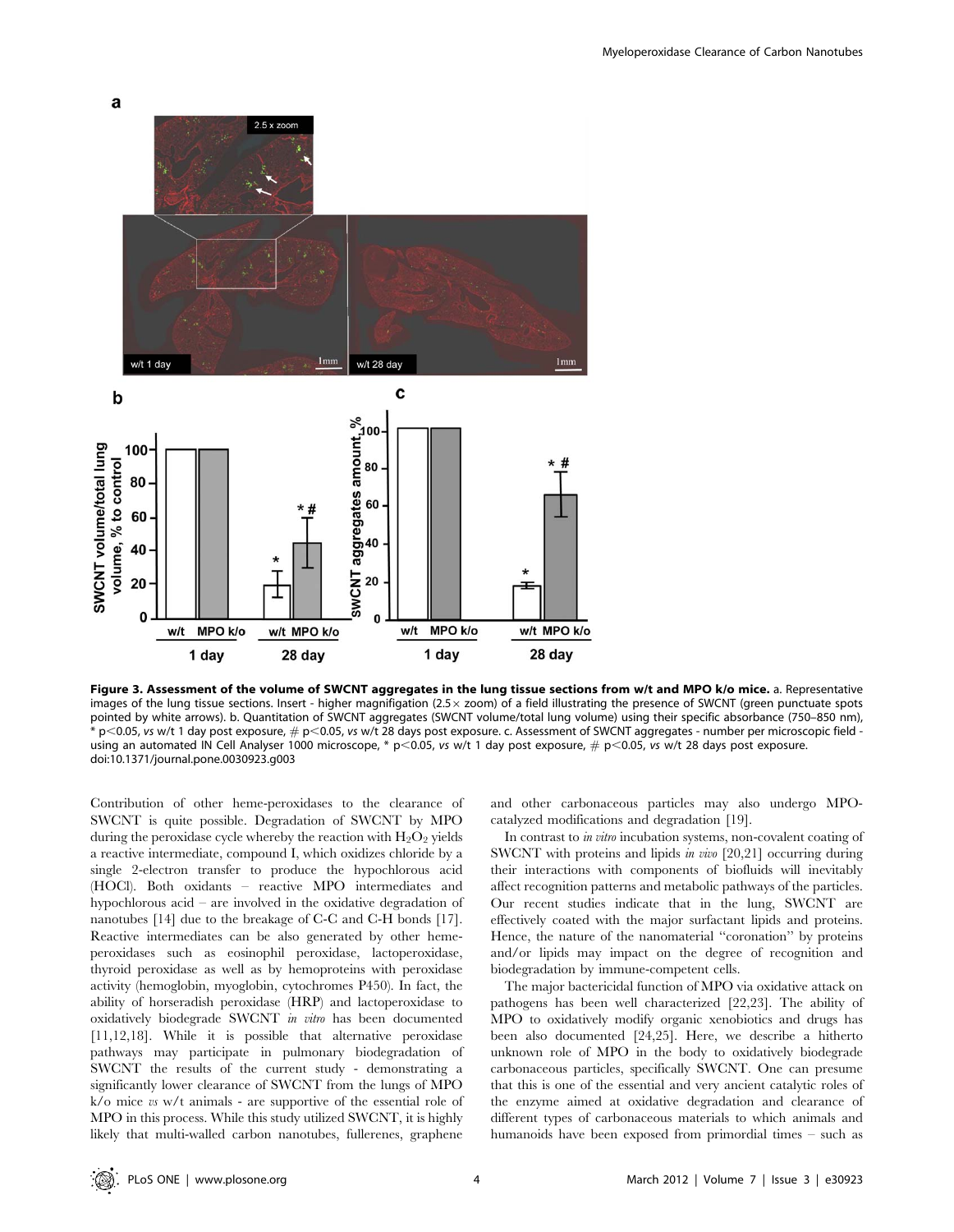

Figure 4. Evaluation of SWCNT size distribution in solubilized lungs of w/t and MPO k/o mice at days 1 and 28 post exposure by transmission electron microscopy. a. Typical TEM images of SWCNT after solubilization of the lung tissue. b. Size distribution of SWCNT present in the lung at days 1 and 28 post exposure. \* p<0.05, vs w/t 1 day post exposure,  $\#$  p<0.05, vs w/t 28 days post exposure. c. Changes in size distribution of SWCNT at day 28 post exposure compared to day 1 post exposure. doi:10.1371/journal.pone.0030923.g004

particles generated by intentional (e.g., during cooking of food or technological high temperature processing of metals and other materials) or unintentional (forest fires, volcano eruptions) exposures. With the advent of nanotechnologies, health concerns prompted exploration of endogenous metabolic pathways competent in clearance of these notoriously biopersistent, inflammogenic and genotoxic, hence potentially high risk materials, including SWCNT. The current work demonstrates that MPO is involved in SWCNT degradation in vivo thus offering new opportunities for controlled regulation of SWNT's ''life-span'' in tissues and circulation.

# Methods

# Preparation and characterization of SWCNT

SWCNT (CNI Inc., Houston, TX) produced by the high pressure CO disproportionation process (HiPco) technique [26]

employing CO in a continuous-flow gas phase as the carbon feedstock and  $Fe(CO)_5$  as the iron-containing catalyst precursor, and purified by acid treatment to remove metal contaminates [27] were used in the study. Chemical analysis trace metal (iron) in SWCNT was performed at the Chemical Exposure and Monitoring Branch (DART/NIOSH, Cincinnati, OH) using nitric acid dissolution and inductively coupled plasma-atomic emission spectrometry (ICP-AES). Analysis revealed that SWCNT comprised of 0.23 weight % iron. SWCNT were routinely tested for bacterial endotoxin (LPS) contamination using the endpoint chromogenic LAL method, as previously described [28]. The mean diameter and surface area of SWCNT was 1–4 nm and 1040 m<sup>2</sup>/g. Surface area was determined by Brunauer, Emmett, and Teller (BET) analysis, and diameter and length was measured by TEM.

The chemical cutting of SWCNT was performed as reported previously [29]. Purified SWCNT were dispersed in 3:1 mixture of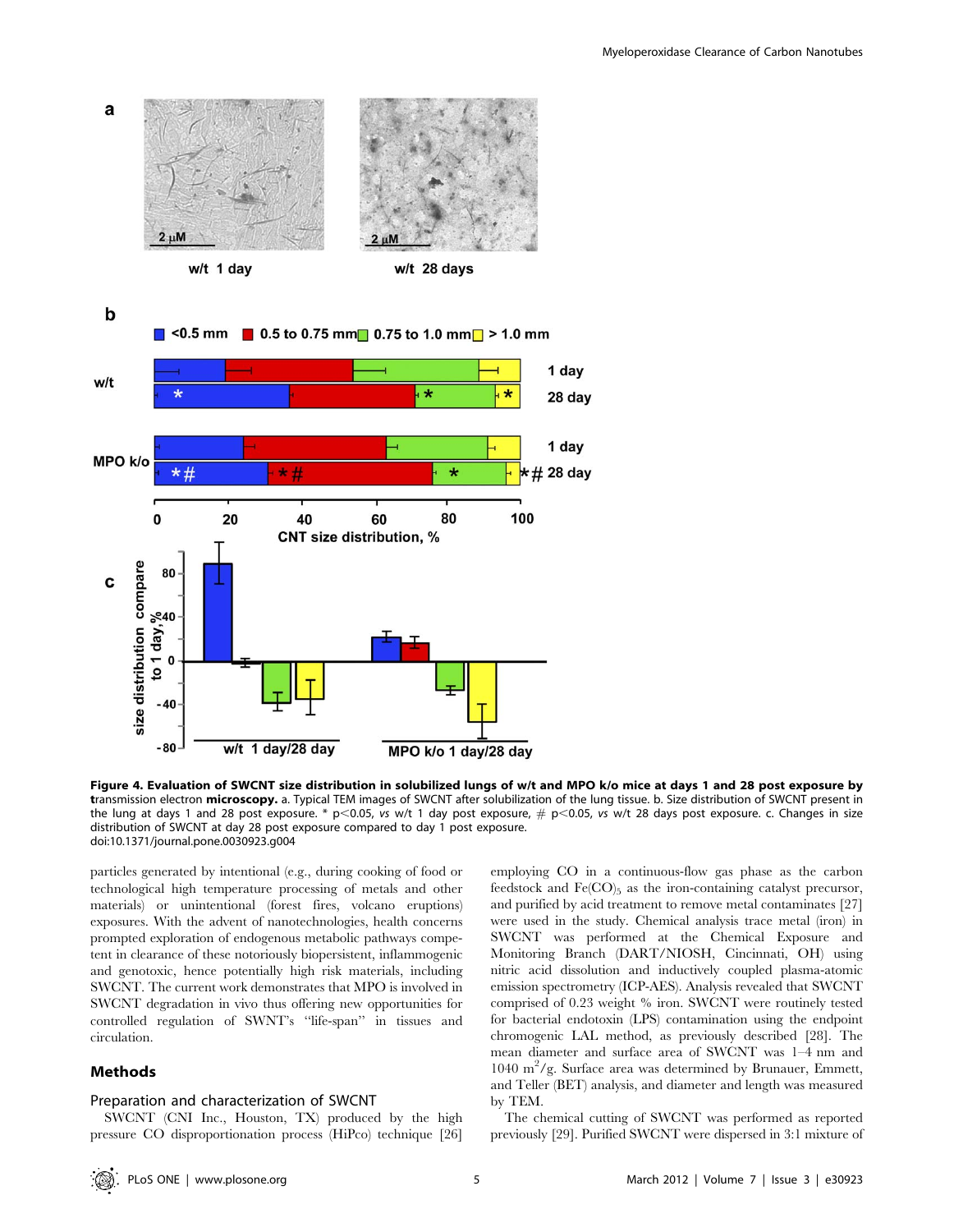

Figure 5. Raman spectroscopic evaluation of ''oxidative'' defects in SWCNT present in the lungs of w/t and MPO k/o mice at days 1 and 28 post exposure using single point Raman spectroscopy or Raman mapping of different areas within the tissue samples. a. Dband/G- band ratios for single point Raman spectra obtained from samples at days 1 and 28 post exposure. \* p<0.05, vs w/t 1 day post exposure,  $\#$  p<0.05, vs w/t 28 days post exposure. Insert – typical Raman spectra (excitation at 633 nm) of solubilized lungs of w/t mice at days 1 and 28 post exposure. b–d. Raman mapping of SWCNT in different areas of the lung sections. b. Examples of bright-field images with a red box indicating the area where 32×32 Raman spectra were acquired. Note that the sizes of the acquired areas were different at day 1 and day 28 (20  $\mu$ m  $\times$ 20  $\mu$ m and  $10 \mu m \times 10 \mu m$  respectively), as significantly smaller SWCNT aggregates were detected at day 28 in w/t mice and the scanned areas were adjusted accordingly. c. Raman maps (excitation at 473 nm excitation) with examples of spectra corresponding to each of the clusters. d. D-band/G-band ratios for Raman spectral maps obtained from the lung of w/t and MPO k/o mice at days 1 and 28 post exposure. doi:10.1371/journal.pone.0030923.g005

concentrated  $H_2SO_4$  and 30% aqueous  $H_2O_2$  and sonicated in ultrasonic bath (Branson 1510 Sonifier®, output power of 70 W at 40 KHz) for 24 hrs at  $0^{\circ}$ C. The dispersion was then heated to  $70^{\circ}$ C for 10 min for "polishing" the nanotubes. This solution was then diluted 10-fold by deionized water and filtered through PTFE membrane  $(100 \mu m)$  pore size). The collected sample was thoroughly washed with deionized water and vacuum dried at  $110^{\circ}$ C for 30 min. Obtained short SWCNT were dispersed in 25 mM HEPES buffer (pH 7.4; containing 150 mM NaCl) by sonication. For purity assessment and characterization of SWCNT we used several standard analytical techniques. TEM was employed to determine the length distribution (Fig. S1a). Raman spectroscopy was implemented to visualize the D and G bands (Fig. S1b). Diffuse reflectance infrared Fourier Transform spectroscopy (DRIFTS) was also performed (methods S1, Fig. S1c).

# Animals

Specific pathogen-free adult (8–10 week) female C57BL/6 mice  $(w/t)$  and B6.129X1-MPO mice (MPO k/o) were supplied by Jackson Lab (Bar Harbor, ME) and weighed  $20.0 \pm 1.9$  g when used. C57BL/6 mice are widely used as background for the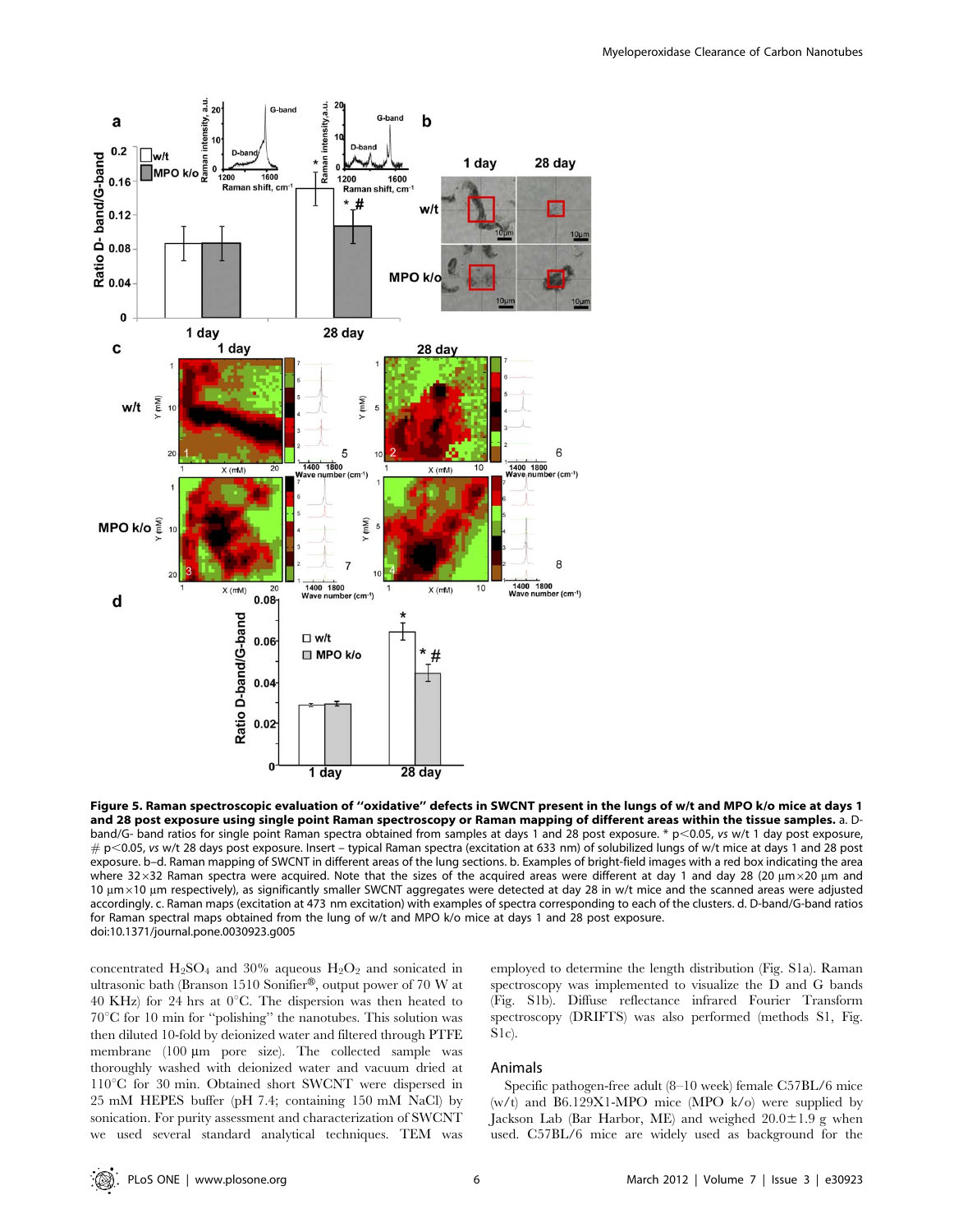development of transgenic/knockout models as well as for safety and efficacy testing. B6.129X1 MPO-deficient mice were created by targeted disruption of the MPO gene in RW4 embryonic stem cells. The mutant allele was transferred to the C57BL/6J background using a marker assisted screening protocol. Polymorphisms between parental strain 129/SvJ and recipient strain C57BL/6J were screened at approximately 20 cM intervals to select for the mice containing the most C57BL/6J composition. Heterozygous mice (approximately 91% C57BL/6J) were intercrossed and all experiments used 2–6-month-old female knockout, heterozygote, and wild-type littermate animals. The absence of MPO in MPO k/o mice was proved by Northern blot or Western blot analysis of bone marrow. Neutrophils and monocytes from both peripheral blood and bone marrow of MPO k/o animals failed to exhibit endogenous peroxidase activity. In contrast, eosinophils, which possess eosinophil peroxidase, demonstrated peroxidase staining [30].

Animals were housed one mouse per cage receiving HEPA filtered air in AAALAC-approved NIOSH animal facilities. All animals were acclimated in the animal facility under controlled temperature and humidity for one week prior to use. Animals were supplied with water and certified chow 7913 (Harlan Tekland, Indianapolis, IN) ad libitum, in accordance with guidelines and policy set forth by the Institute of Laboratory Animals Resources, National Research Council. All animal studies were carried in compliance with the policies of the Institute of Laboratory Animal Resources (National Research Council) and the experimental protocol (#07-AS-M-010), approved by the National Institute for Occupational Safety and Health (NIOSH) Institutional Animal Care and Use Committee.

#### Experimental Design

Experimental protocols for the present study included pharyngeal aspiration exposure of w/t and MPO k/o mice to  $40 \mu g$ / mouse SWCNT, while the corresponding control mice were administered sterile  $Ca^{2+}+Mg^{2+}$ -free phosphate-buffered saline (PBS) vehicle. Particulate instillation was performed as described in Methods S1. Mice were sacrificed on days 1 and 28 following the exposure. Inflammation was evaluated by total cell counts, cell differentials, and accumulation of cytokines in the bronchoalveolar lavage (BAL) fluid. Fibrogenic responses to exposed materials were assessed by morphometric measurements and collagen deposition.

# Obtaining bronchoalveolar lavage (BAL) from mice

Mice were sacrificed with intraperitoneal injection of sodium pentobarbital  $(>100 \text{ mg/kg})$  and exsanguinated. The trachea was cannulated with a blunted 22 gauge needle, and BAL was performed using cold sterile PBS at a volume of 0.9 ml for first lavage (kept separate) and 1.0 ml for subsequent lavages. Approximately 5 ml of BAL fluid per mouse was collected in sterile centrifuge tubes. Pooled BAL cells for each individual mouse were washed in PBS by alternate centrifugation  $(800 \times g,$ 10 min,  $4^{\circ}$ C) and resuspened. BAL aliquots were frozen at  $-80^{\circ}$ C until processed. Procedures used for BAL cell counting and cytokine analysis is described in Methods S1.

#### Sirius red staining

The distributions of type I and type III collagen in the lung tissue were determined by morphometric evaluation of the Sirius red-stained sections [3]. To identify collagen fibers under the microscope, deparaffinized and dehydrated lung sections were stained with F3BA/picric acid for 1–2 h, washed with 0.01N HCL for 1 min, and counterstained with Mayer's hematoxylin for 2 min [31]. Type I and III collagen stained by Sirus red was visualized,

and 6 randomly selected areas were scored under polarized microscopy and average thickness of Sirius red positive connective tissues in the alveolar wall was quantitatively measured. Volume and surface density was measured using standard morphometric analyses of points and intercept counting [32]. Average thickness of the Sirius red positive connective tissues of the alveolar wall was computed from two times the ratio of volume density of points to the surface density of the alveolar wall.

#### Lung collagen measurements

Whole lungs from each mouse were homogenized in 0.7 ml of 0.5 M acetic acid containing pepsin (Accurate Chemical and Scientific Corporation, Westbury, NY) with 1:10 ratio of pepsin: tissue wet weight. Total lung collagen content was determined by quantifying total soluble collagen using the Sircol Collagen Assay kit (Accurate Chemical and Scientific Corporation, Westbury, NY).

#### Solubilization of lungs

Lungs were homogenized using Biospec Products Inc, OK, USA tissue homogenizer in  $500 \mu L$  of deionized water. After homogenization, 1% SDS was added and samples were heated to  $100^{\circ}$ C for 10 min. This was followed by sonication using the ultrasonic benchtop cleaner (Branson 2510, output power of 70 W at 40 KHz) for 10 min. After cooling the contents to room temperature, Tris-HCl buffer (final concentration 30 mM) (pH 8.0) was added. Finally, an 18 hrs incubation of the material with 100  $\mu$ g/mL of proteinase K at 50°C was undertaken to completely solubilize the lungs.

#### Raman maps

Raman maps of lung tissue sections were acquired using an NTEGRA Spectra microscopic system integrated with Raman spectrometer (NT-MDT, Russia) 473 nm cobalt laser operated at 10%,  $100 \times$  oil objective, 2 s exposure of static spectra centred at 2070 cm<sup>-1</sup>. Ten maps  $(32 \times 32 \text{ points}, 20 \text{ }\mu\text{m} \times 20 \text{ }\mu\text{m}$  or  $10 \mu m \times 10 \mu m$ ) were recorded for each tissue section. The Raman maps were then imported into Matlab 7 (The Mathworks, USA) for analysis, where all of the spectra were normalized, smoothed, baseline corrected and K-means clustering was carried out. Raman spectroscopy of solubilized lung tissue as well as transmission electron microscopy was performed as described in Methods S1.

#### Image analysis

Lung preparation for microscopic evaluation was performed as described in Methods S1. Two color images were collected from mounted sections of lung using a Hamamatsu Orca ER cooled CCD camera (Hamamatsu, Bridgewater, NJ) on a Nikon 90i upright microscope (Melville, NY), equipped with a high speed linear encoded xy stage (Prior Scientific, Rockland, MA), and fluorescence imaging and bright field imaging capabilities. The motorized stage coupled with Elements software (Nikon NIS, Melville, NY) allows collection of large area images which consist of multiple stitched and aligned frames. Each image was a  $10\times10$ image field at  $10\times$  magnification. To collect the image of the lung tissue the autofluorescent signal from the paraffin embedment was detected using 530 nm excitation and 560–600 nm emission. To visualize nanotubes sections were illuminated with white light and blocking filter (750–840 nm transmission) was placed between the specimen and the camera. In this conditions nanotubes selectively absorbing light in the range 750–800 nm were seen as black spots. For image processing, the area of the lung in the section profile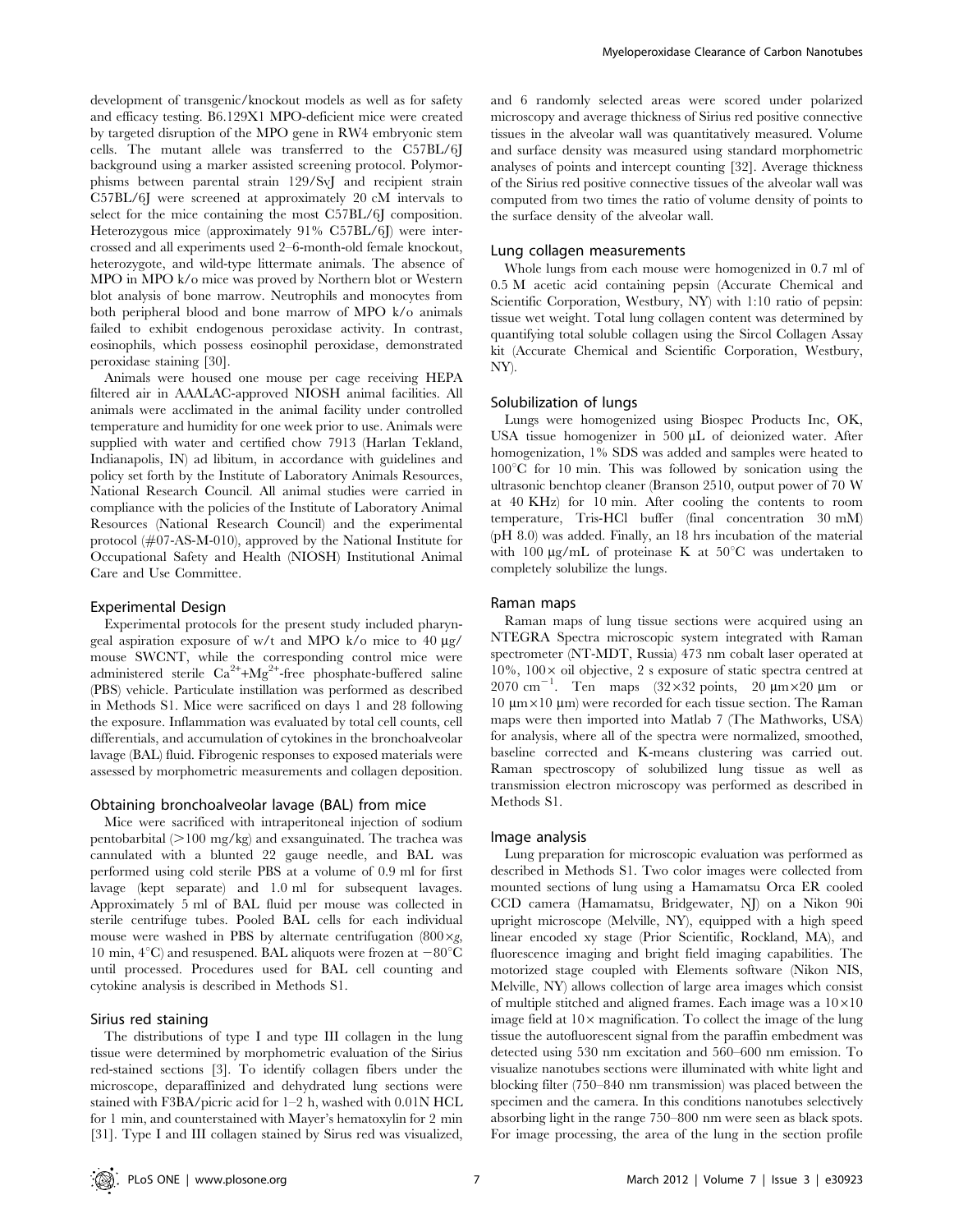was used to outline the lung, and the autofluorescent signal was used to threshold and generate tissue area measurements in each section. The same section profile region was overlaid on the nanotube image and a dark objects thresholded to generate an area measurement of the nanotubes within the lung. In the final images shown in Fig. 3a the lung tissue is shown in red, the tube image was inverted (such that the tubes are now bright) and pseudocolored green. The scale bar is 1 mm.

#### Detection of SWCNT aggregates

Unstained paraffin embedded lung tissue sections from MPO k/ o and w/t mice were scanned using the IN Cell Analyser 1000 high content screening and analysis system to distinguish between the organic tissue and the inorganic SWCNT (under bright field imaging settings). Optically detectable SWCNT aggregates were counted and their distribution and sizes were calculated using IN Cell Investigator software.

#### **Statistics**

The results are presented as means  $\pm$  S.D. values from at least three experiments, and statistical analyses were performed by oneway ANOVA. The statistical significance of differences was set at  $p<0.05$ .

#### Disclaimer

The findings and conclusions in this report are those of the authors and do not necessarily represent the views of the National Institute for Occupational Safety and Health.

#### References

- 1. Muller J, Huaux F, Moreau N, Misson P, Heilier JF, et al. (2005) Respiratory toxicity of multi-wall carbon nanotubes. Toxicol Appl Pharmacol 207: 221–231.
- 2. Shvedova AA, Kagan VE, Fadeel B (2010) Close encounters of the small kind: adverse effects of man-made materials interfacing with the nano-cosmos of biological systems. Annu Rev Pharmacol Toxicol 50: 63–88.
- 3. Shvedova AA, Kisin ER, Mercer R, Murray AR, Johnson VJ, et al. (2005) Unusual inflammatory and fibrogenic pulmonary responses to single-walled carbon nanotubes in mice. Am J Physiol Lung Cell Mol Physiol 289: L698–708.
- 4. Shvedova AA, Kisin E, Murray AR, Johnson VJ, Gorelik O, et al. (2008) Inhalation vs. aspiration of single-walled carbon nanotubes in C57BL/6 mice: inflammation, fibrosis, oxidative stress, and mutagenesis. Am J Physiol Lung Cell Mol Physiol 295: L552–565.
- 5. Park EJ, Roh J, Kim SN, Kang MS, Han YA, et al. (2011) A single intratracheal instillation of single-walled carbon nanotubes induced early lung fibrosis and subchronic tissue damage in mice. Arch Toxicol 85: 1121–1131.
- 6. Jia G, Wang H, Yan L, Wang X, Pei R, et al. (2005) Cytotoxicity of carbon nanomaterials: single-wall nanotube, multi-wall nanotube, and fullerene. Environ Sci Technol 39: 1378–1383.
- 7. Kisin ER, Murray AR, Sargent L, Lowry D, Chirila M, et al. (2011) Genotoxicity of carbon nanofibers: Are they potentially more or less dangerous than carbon nanotubes or asbestos? Toxicol Appl Pharmacol 252: 1–10.
- 8. Kanno JT, Nishimura T, Hirose A (2010) Mesothelioma induction by micrometer-sized multi-walled carbon nanotube intraperitoneally injected to p53 heterozygous mice. The Toxicologist 114: A1397.
- 9. Sakamoto Y, Nakae D, Fukumori N, Tayama K, Maekawa A, et al. (2009) Induction of mesothelioma by a single intrascrotal administration of multi-wall carbon nanotube in intact male Fischer 344 rats. J Toxicol Sci 34: 65–76.
- 10. Kosynkin DV, Higginbotham AL, Sinitskii A, Lomeda JR, Dimiev A, et al. (2009) Longitudinal unzipping of carbon nanotubes to form graphene nanoribbons. Nature 458: 872–876.
- 11. Allen BL, Kichambare PD, Gou P, Vlasova II, Kapralov AA, et al. (2008) Biodegradation of single-walled carbon nanotubes through enzymatic catalysis. Nano Lett 8: 3899–3903.
- 12. Allen BL, Kotchey GP, Chen Y, Yanamala NV, Klein-Seetharaman J, et al. (2009) Mechanistic investigations of horseradish peroxidase-catalyzed degradation of single-walled carbon nanotubes. J Am Chem Soc 131: 17194–17205.
- 13. Kotchey GP, Allen BL, Vedala H, Yanamala N, Kapralov AA, et al. (2011) The enzymatic oxidation of graphene oxide. ACS Nano 5: 2098–2108.
- 14. Kagan VE, Konduru NV, Feng W, Allen BL, Conroy J, et al. (2010) Carbon nanotubes degraded by neutrophil myeloperoxidase induce less pulmonary inflammation. Nat Nanotechnol 5: 354–359.
- 15. Giordani S, Bergin SD, Nicolosi V, Lebedkin S, Kappes MM, et al. (2006) Debundling of single-walled nanotubes by dilution: observation of large

# Supporting Information

Figure S1 Characterization of SWCNT employed in the study. a. Histogram detailing the length distribution of SWCNT. The mean length was determined to be  $676 \pm 329$  nm employing a sample size of 100. The insert depicts a TEM micrograph (500 nm scale bar) for the SWCNT sample. b. Raman spectrum for SWCNT; the D- and G- bands are marked on the spectrum. c. The spectrum obtained utilizing diffuse reflectance infrared Fourier Transform spectroscopy (DRIFTS). The unit for the ordinate axis is Kubelka-Munk (KM). (TIF)

# Methods S1 Supplemental methods.

(DOC)

### Author Contributions

Conceived and designed the experiments: AAS VEK BF AS. Performed the experiments: ERK ARM RM AAS. Analyzed the data: AAS VEK BF AS. Contributed reagents/materials/analysis tools: BLA GPK SA. Wrote the paper: AAS VEK BF AS. Performed animal exposures and obtained tissue samples and prepared tissue section: AK WF NVK. Conducted Raman microscopic and electron microscopic studies: CMS ML SW. Carried out the optical image analysis: JC BMM ADM YV.

populations of individual nanotubes in amide solvent dispersions. J Phys Chem B 110: 15708–15718.

- 16. Cheng QD, Debnath S, O'Neill L, Hedderman TG, Gregan E, et al. (2010) Systematic Study of the Dispersion of SWNTs in Organic Solvents. J Phys Chem C 114: 4857–4863.
- 17. Panasenko OM, Chekanov AV, Arnhold J, Sergienko VI, Osipov AN, et al. (2005) Generation of free radicals during decomposition of hydroperoxide in the presence of myeloperoxidase or activated neutrophils. Biochemistry (Mosc) 70: 998–1004.
- 18. Vlasova II, Sokolov AV, Chekanov AV, Kostevich VA, Vasil'ev VB (2011) Myeloperoxidase-induced biodegradation of single-walled carbon nanotubes is mediated by hypochlorite. Bioorg Khim 37: 510–21.
- 19. Zhao YA, Allen BL, Star A (2011) Enzymatic degradation of multiwalled carbon nanotubes. J Phys Chem A 115: 9536–9544.
- 20. Gasser M, Rothen-Rutishauser B, Krug HF, Gehr P, Nelle M, et al. (2010) The adsorption of biomolecules to multi-walled carbon nanotubes is influenced by both pulmonary surfactant lipids and surface chemistry. J Nanobiotechnology 8: 31.
- 21. Monopoli MP, Walczyk D, Campbell A, Elia G, Lynch I, et al. (2011) Physicalchemical aspects of protein corona: relevance to in vitro and in vivo biological impacts of nanoparticles. J Am Chem Soc 133: 2525–2534.
- 22. Allen RC, Stephens JT (2011) Myeloperoxidase selectively binds and selectively kills microbes. Infect Immun 79: 474–485.
- 23. Hampton MB, Kettle AJ, Winterbourn CC (1998) Inside the neutrophil phagosome: oxidants, myeloperoxidase, and bacterial killing. Blood 92: 3007–3017.
- 24. Sutherland K, Mahoney JR, Coury AJ, Eaton JW (1993) Degradation of biomaterials by phagocyte-derived oxidants. J Clin Invest 92: 2360–2367.
- 25. O'Brien PJ (2000) Peroxidases. Chem Biol Interact 129: 113–139.
- 26. Scott CD, Povitsky A, Dateo C, Gokcen T, Willis PA, et al. (2003) Iron catalyst chemistry in modeling a high-pressure carbon monoxide nanotube reactor. J Nanosci Nanotechnol 3: 63–73.
- 27. Gorelik O, Nikolaev P, Arepalli S (2000) Purification procedures for single-wall carbon nanotubes. NASA Contractor Report. Hanover, MD: NASA, (NASA/ CR-2000-208926)
- 28. Vallhov H, Qin J, Johansson SM, Ahlborg N, Muhammed MA, et al. (2006) The importance of an endotoxin-free environment during the production of nanoparticles used in medical applications. Nano Lett 6: 1682–1686.
- 29. Liu J, Rinzler AG, Dai H, Hafner JH, Bradley RK, et al. (1998) Fullerene pipes. Science 280: 1253–1256.
- 30. Brennan ML, Anderson MM, Shih DM, Qu XD, Wang X, et al. (2001) Increased atherosclerosis in myeloperoxidase-deficient mice. J Clin Invest 107: 419–430.